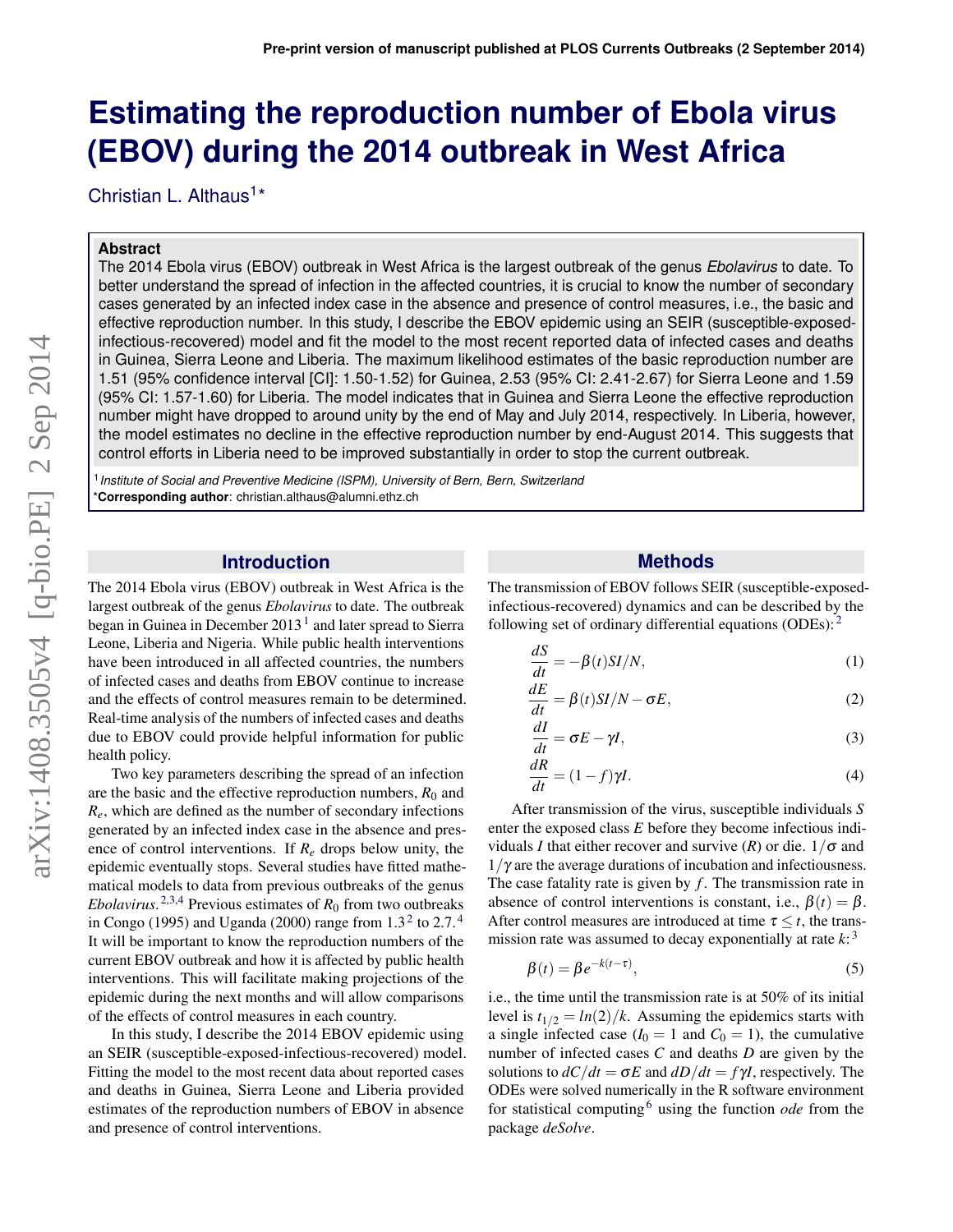<span id="page-1-0"></span>

**Figure 1.** Dynamics of 2014 EBOV outbreaks in Guinea, Sierra Leone and Liberia. Data of the cumulative numbers of infected cases and deaths are shown as red circles and black squares, respectively. The lines represent the best-fit model to the data. Note that the scale of the axes differ between countries.

<span id="page-1-1"></span>**Table 1. Parameter estimates for the 2014 EBOV outbreak.** The basic reproduction number is given by  $R_0 = \beta/\gamma$  where  $1/\gamma = 5.61$  days is the infectious duration from the study by Chowell et al.<sup>[2](#page-3-1)</sup> The primary case is defined as the index patient that caused the subsequent outbreak. The date of appearance of the primary case in Guinea was set at 2 December  $2013<sup>1</sup> 95%$  $2013<sup>1</sup> 95%$  $2013<sup>1</sup> 95%$ confidence intervals (CI) are shown in brackets. \*A Likelihood ratio test showed that treating *k* as a free parameter does not improve the fit.

| Parameter                             | Guinea              | Sierra Leone                      | Liberia                             |  |
|---------------------------------------|---------------------|-----------------------------------|-------------------------------------|--|
| Basic reproduction number, $R_0$      | $1.51(1.50-1.52)$   | $2.53(2.41-2.67)$                 | $1.59(1.57-1.60)$                   |  |
| Transmission rate, $\beta$ (per day)  | $0.27(0.27-0.27)$   | $0.45(0.43-0.48)$                 | $0.28(0.28-0.29)$                   |  |
| Case fatality rate, $f$               | $0.74(0.72-0.75)$   | $0.48(0.47-0.50)$                 | $0.71(0.69-0.74)$                   |  |
| Rate at which control measures        | 0.0023              | 0.0097                            | ∩*                                  |  |
| reduce transmission, $k$ (per day)    | $(0.0023 - 0.0024)$ | $(0.0085 - 0.0110)$               |                                     |  |
| Date of appearance of primary case, T |                     | 23 Apr 2014<br>$(19-25$ Apr 2014) | 14 April 2014<br>$(11-16$ Apr 2014) |  |

Outbreak data for Guinea, Sierra Leone and Liberia (Table [2\)](#page-4-1) were based on the cumulative numbers of reported total cases (confirmed, probable and suspected) and deaths from the World Health Organisation (WHO).<sup>[5](#page-3-5)</sup> The total population size  $N = S + E + I + R$  in each country was assumed to be 10<sup>6</sup> individuals. Note that the exact population size does not need to be known to estimate the model parameters as long as the number of cases is small compared to the total population size.<sup>[2](#page-3-1)</sup> In particular, the basic reproduction number is simply given by  $R_0 = \beta/\gamma$ . The effective reproduction number is given by  $R_e = \beta(t)S/(\gamma N) \approx \beta(t)/\gamma$  as long as the number of cases remains much smaller than *S*.

Maximum likelihood estimates of the parameters were obtained by fitting the model to the data, assuming the cumulative numbers of cases and deaths are Poisson distributed. I used the optimization algorithm by Nelder & Mead that is implemented in the function *optim*. 95% confidence intervals (CI) were calculated from the likelihood profile.

#### **Results**

The limited number of data items and the fact that the EBOV outbreak is ongoing prevent the estimation of all model parameters. Hence, I made three simplifying assumptions. First, the average duration of the incubation and infectious period were fixed to previous estimates from an outbreak of the same EBOV subtype in Congo in 1995 ( $1/\sigma = 5.3$  days and  $1/\gamma$  = 5.61 days).<sup>[2](#page-3-1)</sup> Second, I assumed that control measures began after the appearance of the first infected case, i.e.,  $\tau = 0$ . Third, the date of appearance of the primary case of the out-break in Guinea was set to 2 December 20[1](#page-3-0)3.<sup>1</sup> The remaining parameters to be estimated are the transmission rate β, the case fatality rate *f* , the rate *k* at which control measures reduce the transmission rate and the time of appearance of the primary case that caused the subsequent outbreak *T* (for Sierra Leone and Liberia only).

The model fits the reported data of cases and deaths in Guinea, Sierra Leone and Liberia well (Figure [1\)](#page-1-0). The maximum likelihood estimates of the basic reproduction number, *R*0, are 1.51 (95% CI: 1.50-1.52) for Guinea, 2.53 (95% CI: 2.41-2.67) for Sierra Leone and 1.59 (95% CI: 1.57-1.60) for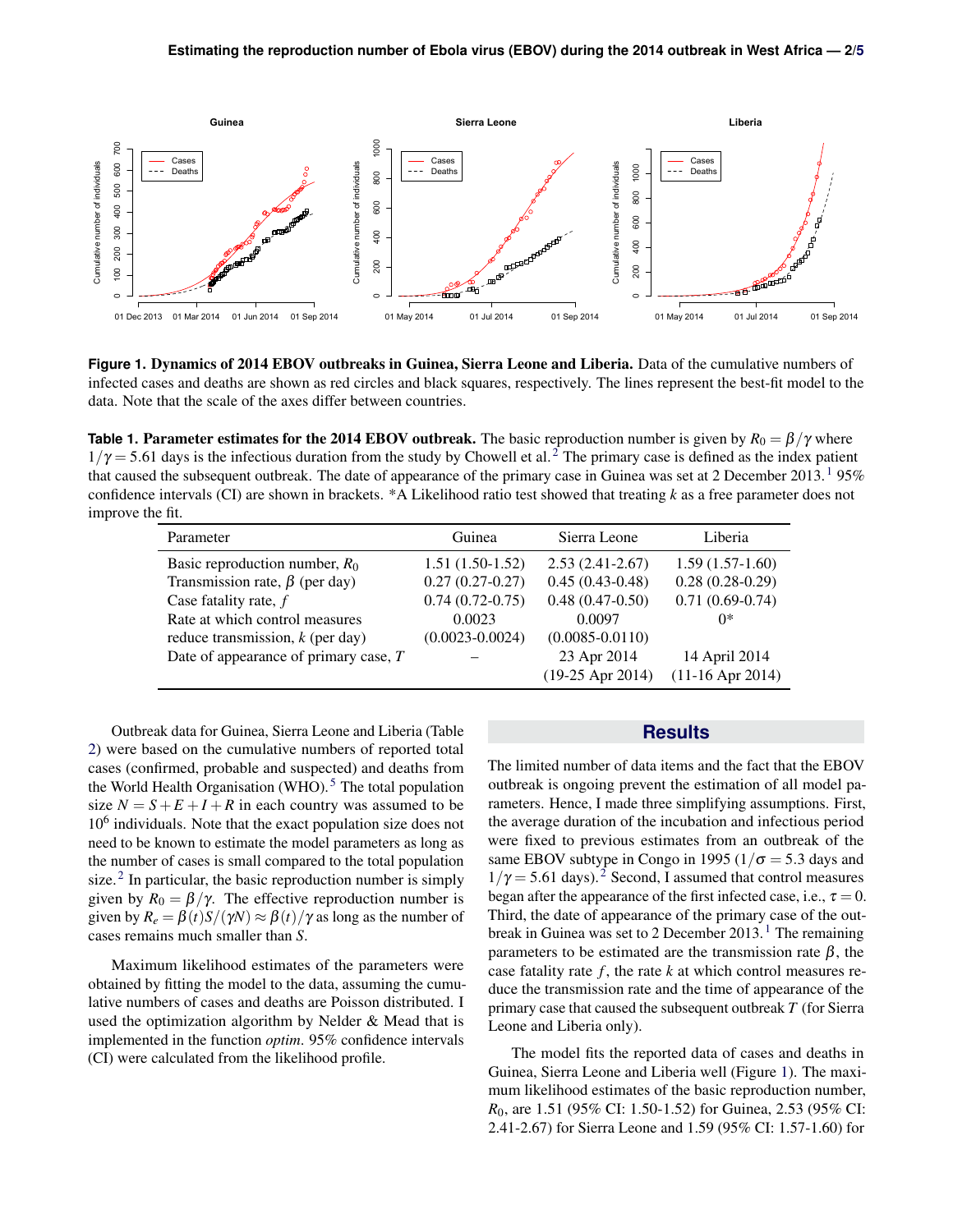<span id="page-2-0"></span>

**Figure 2.** Effective reproduction number of EBOV in Guinea, Sierra Leone and Liberia. The model assumes that the transmission rate decays exponentially due to the introduction of control measures. In Guinea and Sierra Leone, the effective reproduction number has dropped to around unity by the end of May and July 2014, respectively (dashed lines). In Liberia, the effective reproduction number remains unchanged by end-August 2014. Note that the scale of the x-axis differs between countries.

Liberia (Table [1\)](#page-1-1). The case fatality rate *f* is estimated at 74% (95% CI: 72%-75%) for Guinea, 48% (95% CI: 47%-50%) for Sierra Leone and 71% (95% CI: 69%-74%) for Liberia. The estimates of the parameter *k*, which describes how the control measures reduce the transmission rate, vary between countries (Table [1\)](#page-1-1). This results in a different decrease of the effective reproduction number, *Re*, after the outbreaks started in each country. While  $R_e$  seems to have dropped to levels around unity in Guinea and Sierra Leone by end-August 2014, the model suggests that control interventions were not successful in reducing *R<sup>e</sup>* in Liberia (Fig. [2\)](#page-2-0).

## **Discussion**

This study uses mathematical modeling to estimate the basic and effective reproduction numbers of EBOV during the 2014 outbreak in West Africa. The maximum likelihood esitmates of *R*<sup>0</sup> are 1.51 for Guinea, 2.53 for Sierra Leone and 1.59 for Liberia and lie within the same range as previous estimates for an EBOV outbreak in Congo (1995) and an outbreak of Sudan virus (SUDV) in Uganda ([2](#page-3-1)000).  $2,3,4$  $2,3,4$  $2,3,4$  The basic reproduction number in Sierra Leone seems to be significantly higher than in Guinea and Liberia. This could be a result of differences in the population structure or human mobility.

This study provides real-time estimates of EBOV transmission parameters during an ongoing outbreak. The mathematical model of transmission is informed by previous studies  $2,3,4$  $2,3,4$  $2,3,4$ and provides a good description of the current epidemic. Interestingly, the estimated date of appearance of the primary case that caused the subsequent outbreak in Sierra Leone is in agreement with the time of the most recent common ancestor of a genome analysis of the EBOV outbreak. [7](#page-3-6)

The simplifying assumptions of the model mean that the results of this study need to be interpreted with caution. A major limitation of the model is that the transmission rate

decays exponentially due to control measures after the appearance of the first infectious case. Thus, the model cannot account for fluctuations in the number of new cases as seen in Guinea. These fluctuations could be a result of varying effects of control interventions in different areas, suggesting that *R<sup>e</sup>* in some parts such as urban areas might well be above unity. As more data of the EBOV outbreak is becoming available, this modeling aspect might fit better to data from specific areas within a country. The effectiveness of current control measures on the transmission rate is unknown at present and the size and duration of the outbreak suggest that they need to improve. As more data accumulate over the next weeks and months a more thorough analysis will allow more accurate estimates of  $R_0$  and  $R_e$  together with epidemic projections and the uncertainty around them.

Real-time estimates of epidemic parameters and model projections are important for predicting the evolution of this EBOV epidemic and investigating the effects of ongoing and new interventions. Hygiene measures and social distancing intervention are already being implemented and WHO has given permission for the use and evaluation of currently unregistered new drugs and vaccines. The results of this study suggest that control measures might have been sufficient to decrease the effective reproduction number to around unity in Guinea and Sierra Leone by the end of May and July 2014, respectively. In Liberia, however, control efforts still need to be improved substantially in order to stop the current outbreak.

#### **Acknowledgments**

I would like to thank Nicola Low and Sandro Gsteiger for helpful comments on the manuscript.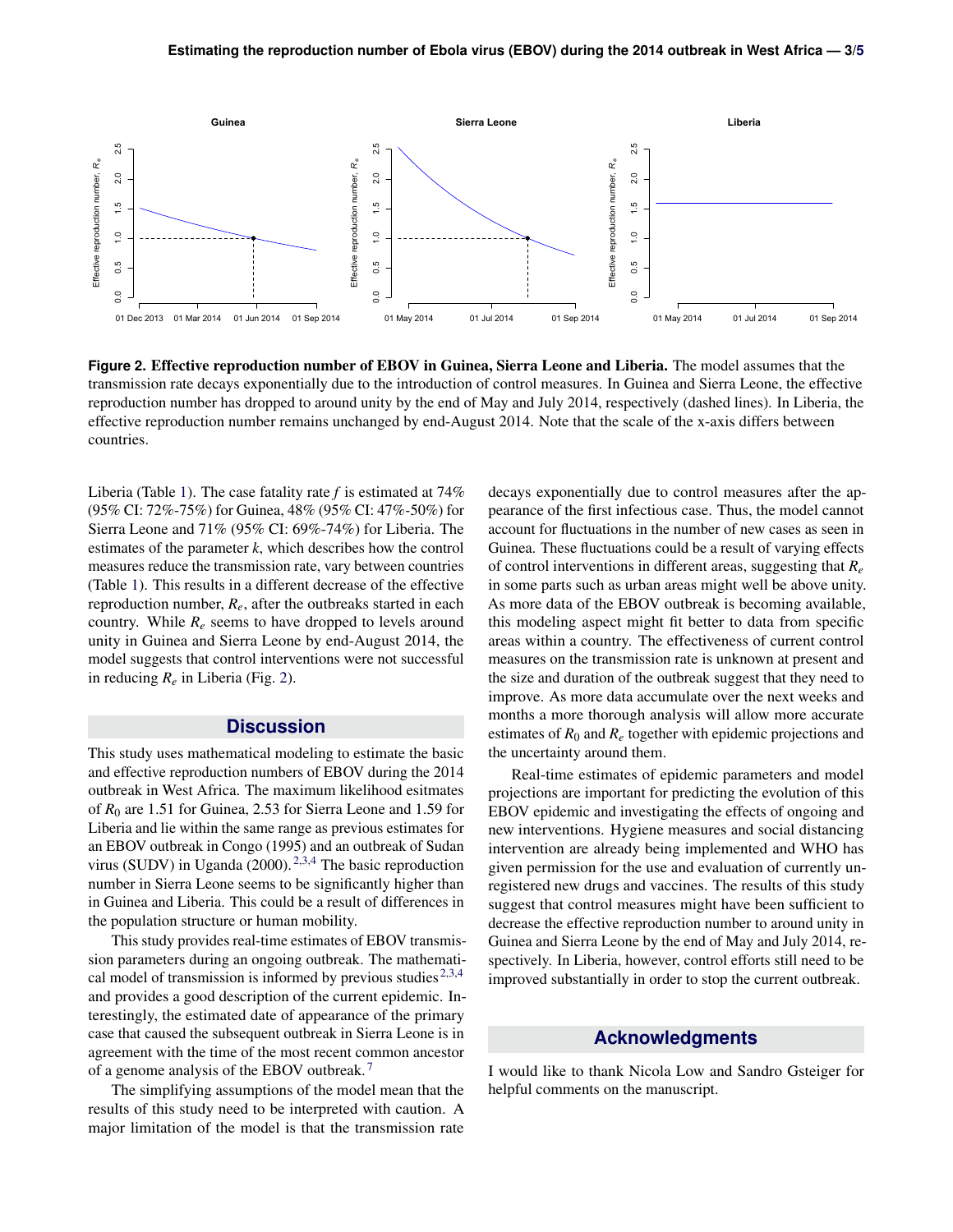## **Funding Statement**

Christian L. Althaus is funded by an Ambizione grant from the Swiss National Science Foundation (project 136737). The funders had no role in study design, data collection and analysis, decision to publish, or preparation of the manuscript.

## **Competing Interests**

The author has declared that no competing interests exist.

## **References**

- <span id="page-3-0"></span>[1] Baize, S., Pannetier, D., Oestereich, L., Rieger, T., Koivogui, L., Magassouba, N., Soropogui, B., Sow, M. S., Keïta, S. et al. 2014 Emergence of Zaire Ebola Virus Disease in Guinea - Preliminary Report. *N Engl J Med* doi:10.1056/NEJMoa1404505.
- <span id="page-3-1"></span>[2] Chowell, G., Hengartner, N. W., Castillo-Chavez, C., Fenimore, P. W. & Hyman, J. M. 2004 The basic reproductive number of Ebola and the effects of public health measures: the cases of Congo and Uganda. *J Theor Biol* 229, 119–26. doi:10.1016/j.jtbi.2004.03.006.
- <span id="page-3-2"></span> $[3]$  Lekone, P. E. & Finkenstädt, B. F. 2006 Statistical inference in a stochastic epidemic SEIR model with control intervention: Ebola as a case study. *Biometrics* 62, 1170–7. doi:10.1111/j.1541-0420.2006.00609.x.
- <span id="page-3-3"></span>[4] Legrand, J., Grais, R. F., Boelle, P. Y., Valleron, A. J. & Flahault, A. 2007 Understanding the dynamics of Ebola epidemics. *Epidemiol Infect* 135, 610–21. doi:10.1017/ S0950268806007217.
- <span id="page-3-5"></span>[5] Disease Outbreak News – WHO Regional Office for Africa: [http://www.](http://www.afro.who.int/en/clusters-a-programmes/dpc/epidemic-a-pandemic-alert-and-response/outbreak-news.html) [afro.who.int/en/clusters-a-programmes/dpc/](http://www.afro.who.int/en/clusters-a-programmes/dpc/epidemic-a-pandemic-alert-and-response/outbreak-news.html) [epidemic-a-pandemic-alert-and-response/](http://www.afro.who.int/en/clusters-a-programmes/dpc/epidemic-a-pandemic-alert-and-response/outbreak-news.html) [outbreak-news.html.](http://www.afro.who.int/en/clusters-a-programmes/dpc/epidemic-a-pandemic-alert-and-response/outbreak-news.html)
- <span id="page-3-4"></span>[6] R Development Core Team 2014 *R: A Language and Environment for Statistical Computing*. R Foundation for Statistical Computing, Vienna, Austria.
- <span id="page-3-6"></span>[7] Gire, S. K., Goba, A., Andersen, K. G., Sealfon, R. S., Park, D. J., Kanneh, L., Jalloh, S., Momoh, M., Fullah, M. *et al.* 2014 Genomic surveillance elucidates Ebola virus origin and transmission during the 2014 outbreak. *Science* doi:10.1126/science.1259657.